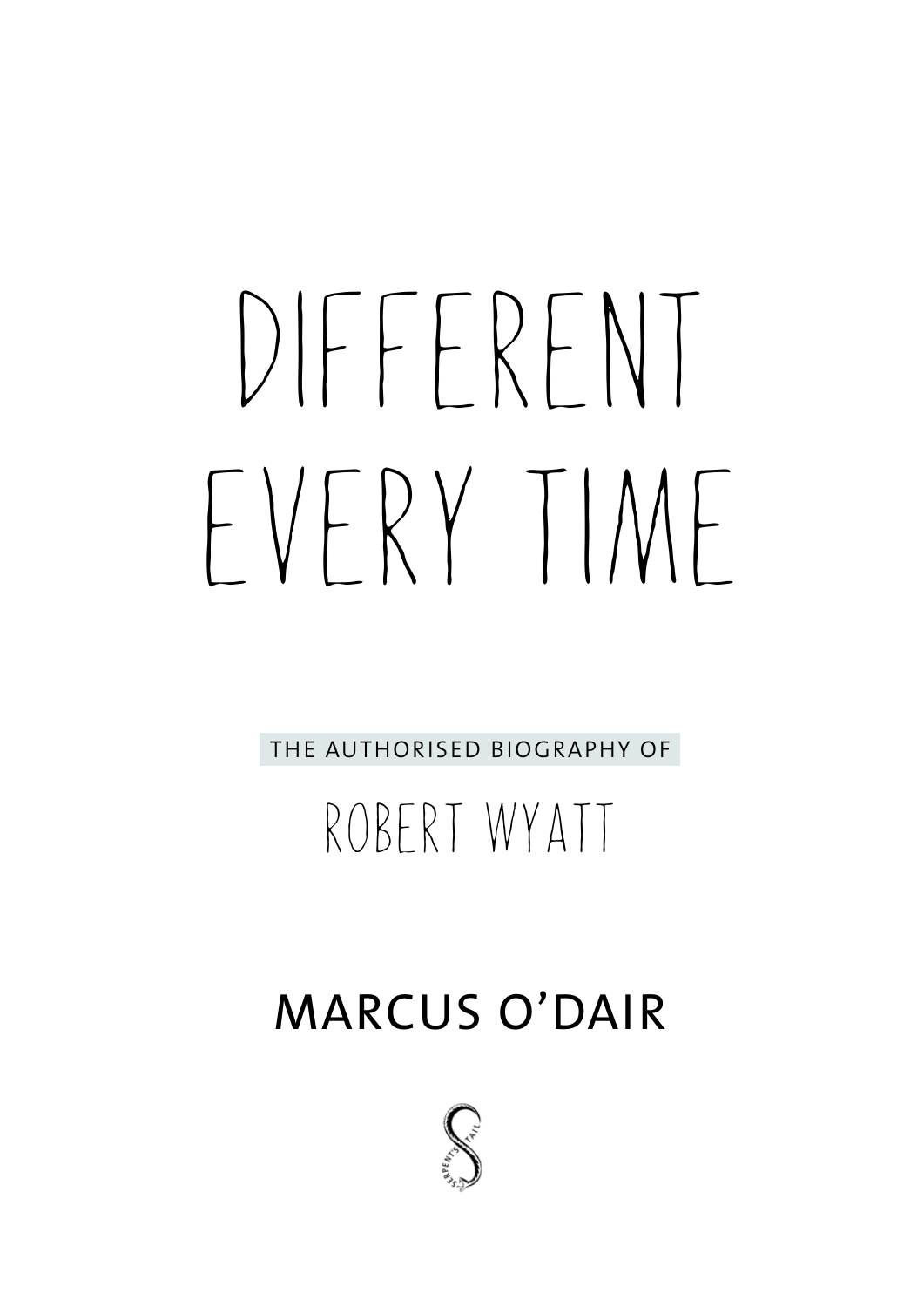First published in Great Britain in 2014 by SERPENT'S TAIL: 3a Exmouth House Pine Street London EC1R 0JH www.profilebooks.com

Copyright © 2014 Marcus O'Dair.

1 3 5 7 9 10 8 6 4 2

Typeset in Minon and Pisak to a design by Henry Iles.

The moral right of the authors has been asserted.

All rights reserved. Without limiting the rights under copyright reserved above, no part of this publication may be reproduced, stored or introduced into a retrieval system, or transmitted, in any form or by any means (electronic, mechanical, photocopying, recording or otherwise), without the prior written permission of both the copyright owner and the publisher of this book.

A CIP catalogue record for this book is available from the British Library. 464pp

> ISBN 978-1846687594 e-ISBN 978-1847656490

Printed and bound in Great Britain by Clays, Bungay, Suffolk on Forest Stewardship Council (mixed sources) certified paper.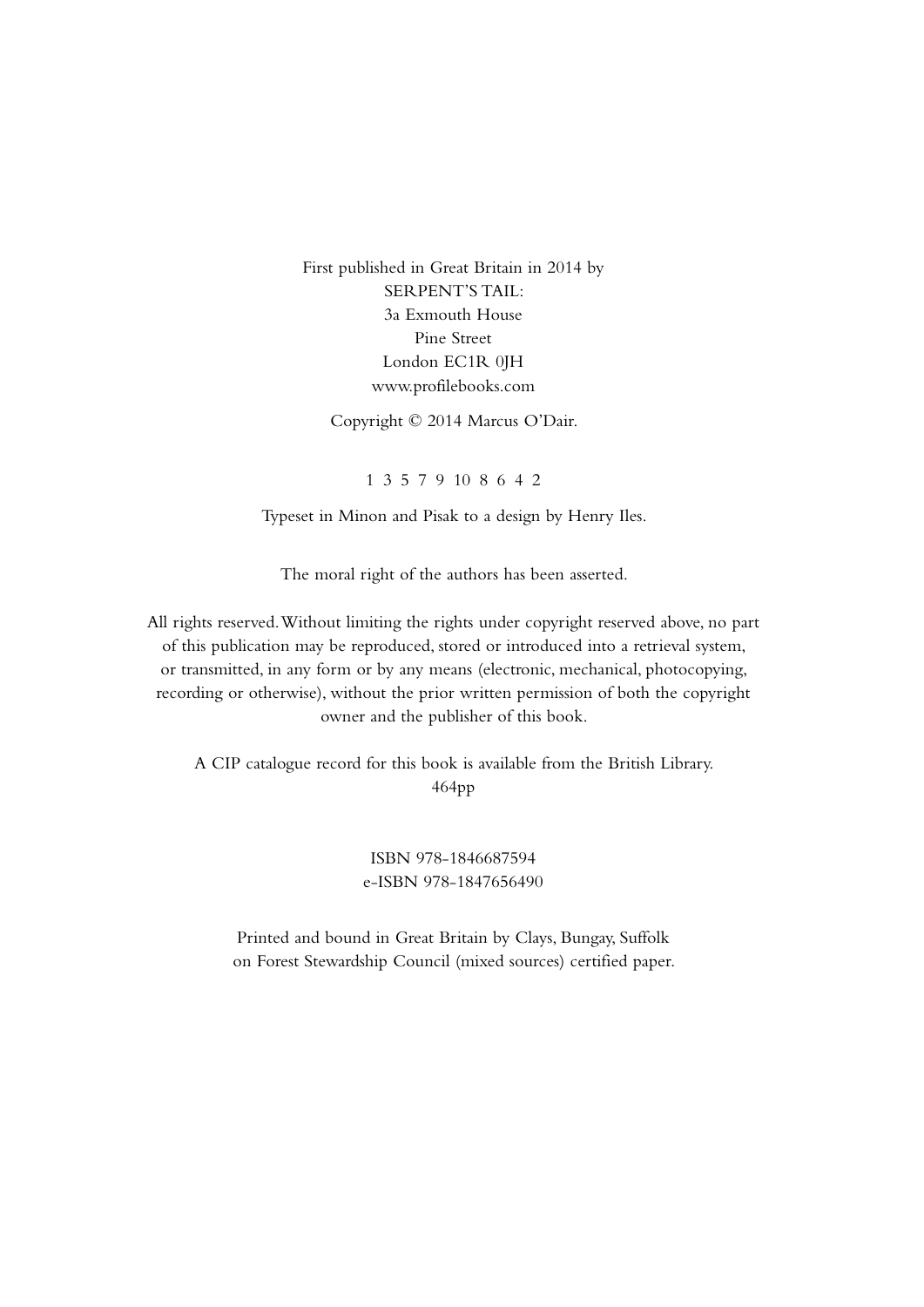## CONTENTS

| INTRODUCTION BY JONATHAN COE<br>9                                                                                                       |     |
|-----------------------------------------------------------------------------------------------------------------------------------------|-----|
| SIDE ONE: THE DRUMMER BIPED                                                                                                             |     |
| 1. THIS IS THE FIRST VERSE                                                                                                              |     |
| 2. MEMORIES<br>39                                                                                                                       |     |
| 3. CLARENCE IN WONDERLAND<br>56                                                                                                         |     |
| 4. LIVING IS EASY, HERE IN NEW YORK STATE<br>Touring with Hendrix: the Softs implode in America<br>85                                   |     |
| 5. ZYXWVUTSRQPONMLKJIHGFEDCBA<br>Volume Two and a Pataphysical introduction manuscription and Two and a Pataphysical introduction<br>99 |     |
| 6. ON A DILEMMA<br>Moon in June and upside-down jazz-rock [11] Moon in June 2014                                                        | 115 |
| 7. AT LEAST I WON'T BE SHOT FOR SINGING                                                                                                 | 129 |
| 8. I MAY PLAY ON A DRUM                                                                                                                 | 152 |
| <b>9.</b> FIGHTING FOR A SOCIALIST WORLD<br>The Little Red Record and calling time on Matching Mole  167                                |     |
| 10. FOLLY BOLOLEY<br>Venice and the fall <b>contract to the fall</b> 180                                                                |     |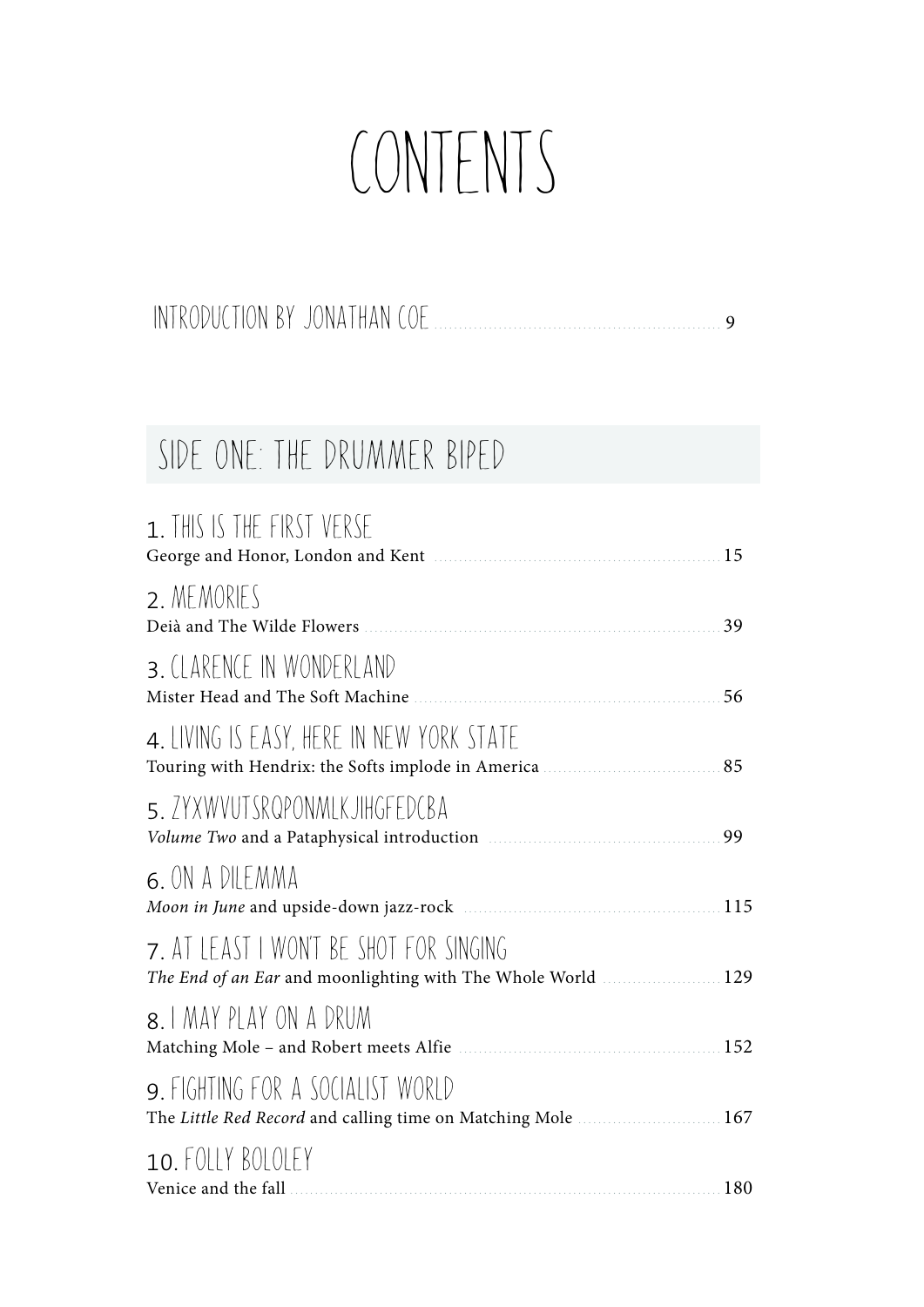|  | SIDE TWO: EX MACHINA |
|--|----------------------|
|  |                      |

| 11. DIFFERENT EVERY TIME<br>Rock Bottom and marriage to Alfie                                                                            | 195        |
|------------------------------------------------------------------------------------------------------------------------------------------|------------|
| 12. I'M A BELIEVER<br>Drury Lane, Top of the Pops and Henry Cow                                                                          | 215        |
| 13. SILENCE                                                                                                                              | 236        |
| 14. FOREIGN ACCENTS<br>The Rough Trade singles                                                                                           | 252        |
| 15. DIVING FOR DEAR LIFE<br>Shipbuilding and Work in Progress Manual Communications and Work in Progress                                 | 270        |
| 16. THE AGE OF SELF<br>Old Rottenhat: English as a foreign language manuscription of all and all all and all all all all all all all a   | 284        |
| 17. (P JEEBIES                                                                                                                           | 300        |
| 18. THE WINTER OF OUR DISCOTHEQUE<br>Shleep and the thaw after a very long winter <b>container</b> and the thaw after a very long winter | 320        |
| $19.$ SPEECHLESS<br>A moment in heaven on London's South Bank                                                                            | 336        |
| 20. HOPE CAN STILL FEEL PRETTY GOOD                                                                                                      |            |
| 21. THAT LOOK IN YOUR EYES<br>Comicopera and getting on the wagon <i>manufactured comicopera</i> and getting on the wagon                | 363        |
| 22. WHAT'S NEW?                                                                                                                          | 377        |
|                                                                                                                                          | 399        |
|                                                                                                                                          |            |
|                                                                                                                                          | 414        |
| <b>INDEX</b>                                                                                                                             | 434<br>436 |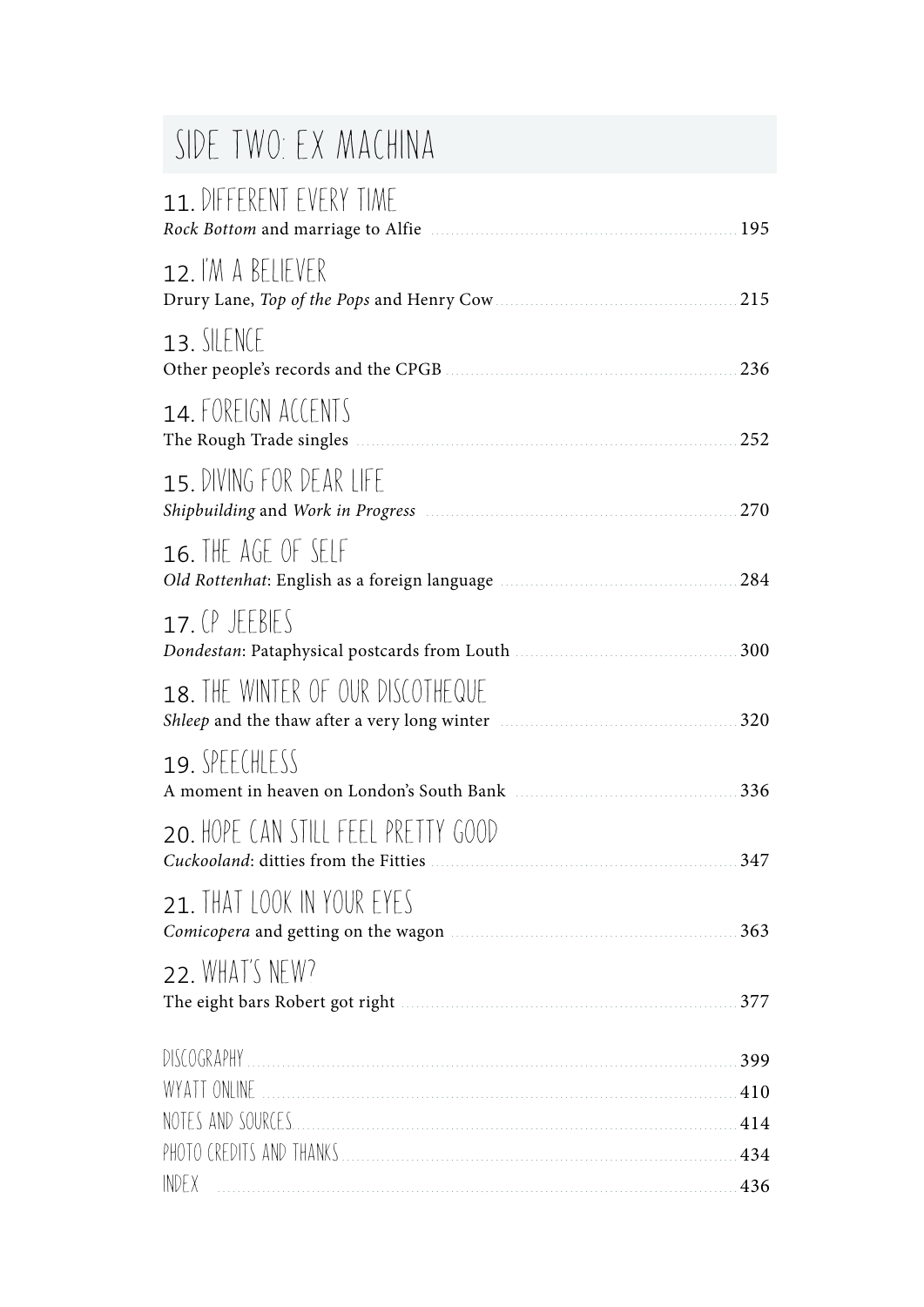# INTRODUCTION

#### by Jonathan Coe

**This fine biography will tell you** all that you need to know about the story of Robert Wyatt. So, having been asked to write a few words of introduction, I think I'll just say something from a completely personal perspective.

A few minutes ago this page was blank. I was staring at it, not knowing what to write. Then I closed my eyes and waited to see what was the first thing that came into my head when I thought about Robert Wyatt.

It was an image of my desk. A small pine desk I bought in 1991. It stood in the corner of our bedroom in the little flat we rented for a few months just off the King's Road in Chelsea. On it sat a brand new Toshiba laptop, my pride and joy. I used to boast to friends that this laptop had a hard drive with a capacity of 20 MB – big enough to hold the entire novel I proposed to write on it.

And so I began to write the novel. I already had a title – What a Carve  $Up!$  – and a pretty solid idea of the plot and structure. It was an ambitious book, and the main ambition was to write something intensely political which didn't make readers feel that they were being harangued. To combine anger with warmth and humanity.

Could it be done? For a long time I wasn't sure. I sat at my desk every day and every evening, and wrote what I could, which wasn't much. And then, later that year, pretty much on the day it came out, I bought Robert Wyatt's album *Dondestan*. It was his first proper album since Old Rottenhat, some six years earlier, and suddenly, hearing that voice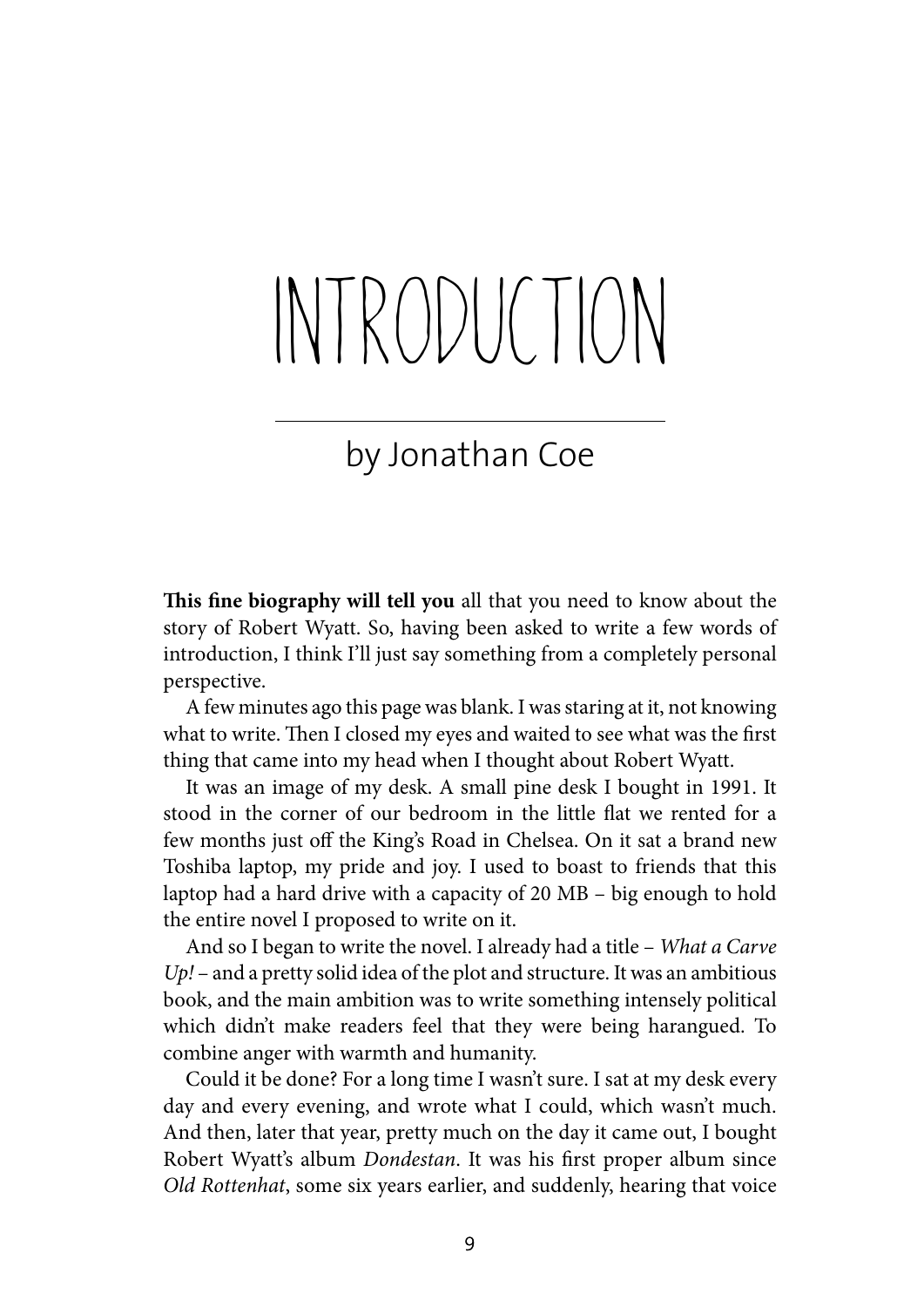again, entering that soundworld, being welcomed into that lyrical space where political engagement had always co-existed with generosity and humour, a realm of possibility was opened up to me. The inspiration I'd been searching for had been under my nose all the time.

It had been there on Robert's 1974 album Rock Bottom, when his extraordinary, wordless vocalising on the playout to Sea Song had provided the consoling soundtrack to many an adolescent romantic disappointment. It was there on Nothing Can Stop Us: on his sublime cover versions of Strange Fruit and At Last I Am Free (a less polished but much riskier version than the Chic original, stretching the melody until it becomes almost unbearably fragile and vulnerable). And it had been there, certainly, on Old Rottenhat, the album that had, for me, crystallised the emerging ruthlessness of the Thatcherite tendency better than any other, as well as foreshadowing the rise of New Labour ten years before Tony Blair tore up Clause 4 ('If we forget our roots and where we stand / The movement will disintegrate like castles built on sand').

The fact that Robert had managed to make one of his most committed and passionate albums in the mid-1980s is significant, it seems to me now. He began his career, as is well known, as the drummer and vocalist for The Soft Machine, one of the key bands in the early years of the so-called Canterbury Scene.

A distinguishing feature of the Canterbury bands – besides their instrumental virtuosity, English self-deprecation and Dadaist leanings – has been their consistent inability to reach out to a wide audience, to break out from the pages of specialist music magazines and into the mass media and the national consciousness. Too polite? Too obscurantist? Who knows. Mike Oldfield's Tubular Bells, a Canterbury record to all intents and purposes (or to all in tents and porpoises, as Hat field and the North could easily have titled one of their tracks), is one of the two obvious exceptions to this rule. The other is the oeuvre of Robert Wyatt.

In the British musical upheavals of the late 1970s, most of the artists who had emerged from that scene struggled to stay afloat. Their old records disappeared from the shops and no new ones arrived to take their place. But Robert seemed to thrive. With Shipbuilding, written for him by Elvis Costello and Clive Langer, he became better known than before. A good deal of artistic longevity and popularity comes down to luck, but in this case I don't think luck had anything to do with it: or with the fact that now, more than forty years after The Soft Machine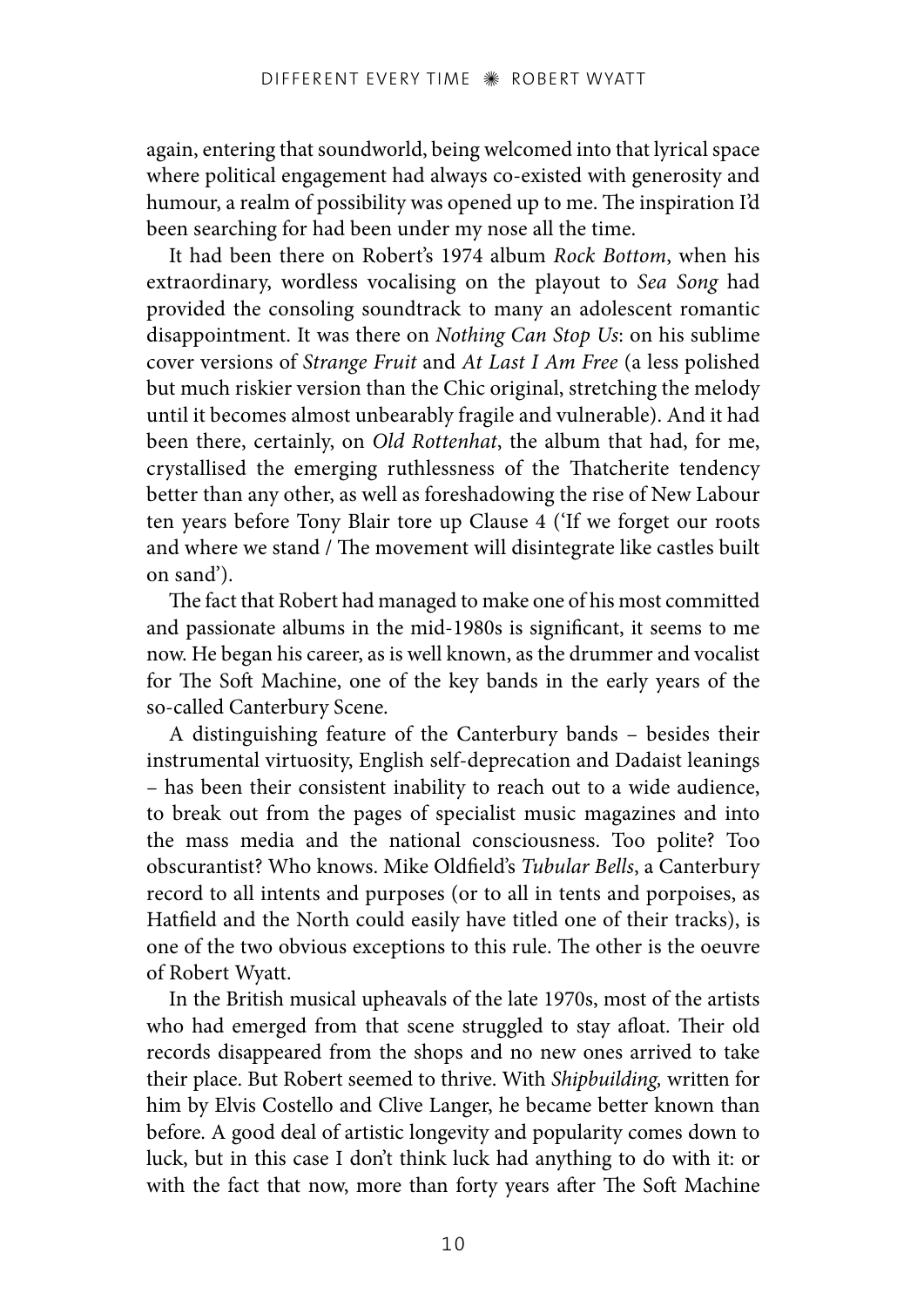#### **INTRODUCTION**

unceremoniously dispensed with his services, his songs are more widely known, more widely covered and more widely loved than ever.

No, it surely has to be down to the breadth of his vision. After his Virgin albums of the 1970s, something changed: he brought in a wider and more eclectic range of influences, coming from the whole spectrum of world music, while still retaining his unique, instantly recognisable voice and instrumental mannerisms. He developed a new, more overtly politicised outlook, without losing any of his trademark humour or self-mockery. Suddenly, Robert's music was no longer introverted, but outward-looking, inclusive and universal. He began to speak (and sing) for a whole generation. Much as he would recoil from that notion, I'm sure.

I shudder to think what the last few decades would have been like without the continuous, alternative running commentary that has been provided by Robert's music and lyrics. (And when we talk about his lyrics we must also, of course, talk about Alfie's: for theirs is a true creative partnership.) He once said something to the effect that he had no objection to songs not making sense, because when songs do make sense, more often than not he doesn't like the sense that they make. As for his own songs, they can be oblique, certainly; sometimes eccentric. But, to me, they make a better kind of sense than most things that are going on in the world at the moment. More and more, Robert Wyatt sounds like the voice of sanity. Sane songs for insane times. No wonder that I, and countless others, have been inspired and uplifted by them for so long, and will remain forever grateful.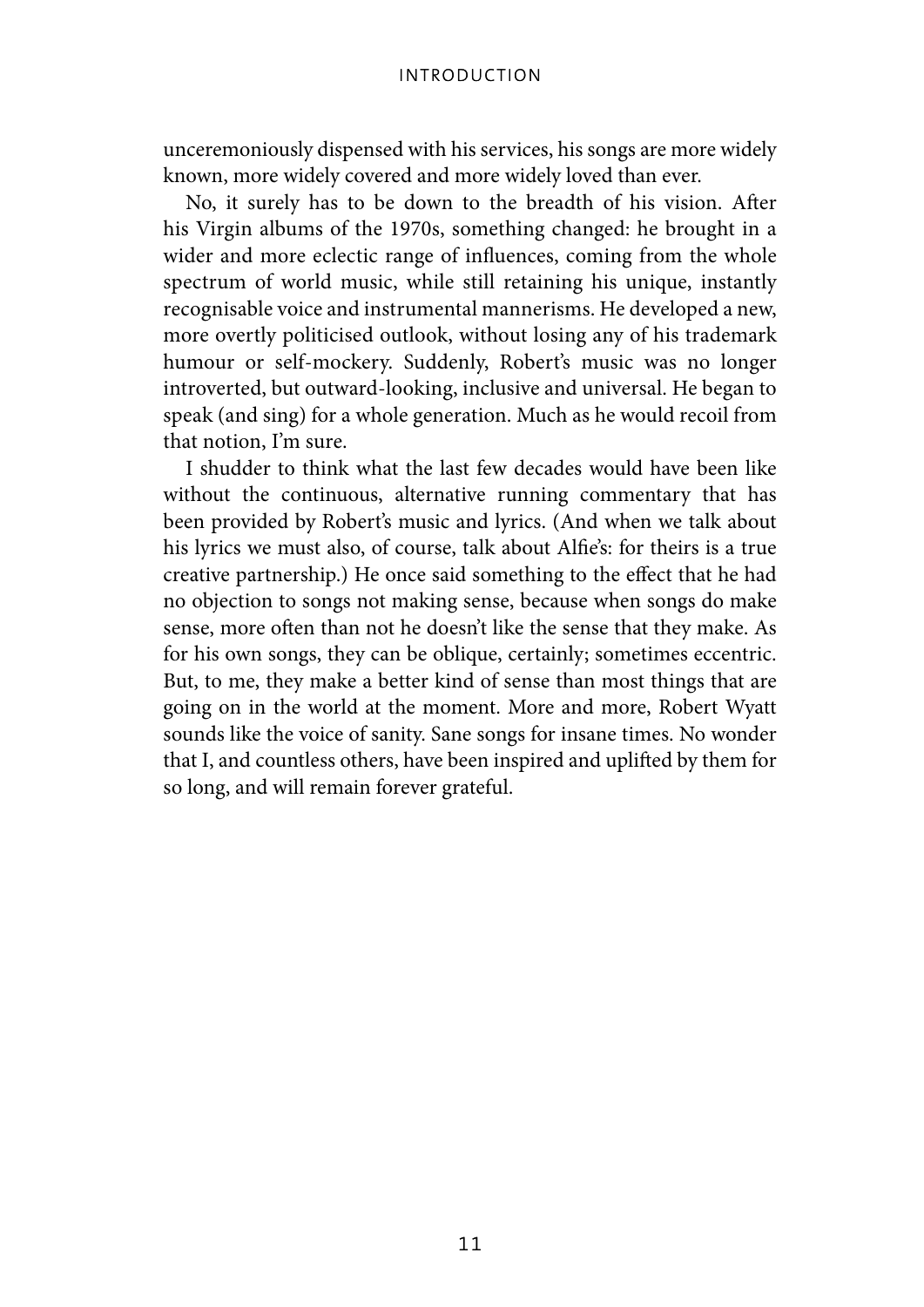### 1

# THIS IS THE FIRST VERSE

George and Honor, London and Kent

**'My earliest memory', says Robert Wyatt**, sitting in a wheelchair that still displays an Access All Areas sticker from a rare live performance with jazz double bassist Charlie Haden, 'is looking out the window, and thinking: "I can now look out of this window. I am four, it is my fourth birthday, and I am going to remember this." I decided to remember it and I do.' Six decades on, Robert chuckles into a beard bushier than that of Fidel Castro, if not quite in the league of Karl Marx. A baby grand piano dominates the room, surrounded by trumpet, cornet and assorted percussion instruments. One wall is given over to vinyl, another to a vibrant, if faded, Tunisian rug, a third to books: on music, leftist politics and Pataphysics, the belle époque pseudoscience that paved the way for surrealism, Dadaism and the Theatre of the Absurd. The home studio is in the English market town of Louth, where Robert has lived for close to twenty-five years with Alfie – wife, manager, co-lyricist, and the visual artist responsible for all his solo album covers.

The view filed away by the four-year-old birthday boy, however, was not of Lincolnshire, but rather the South London suburb of West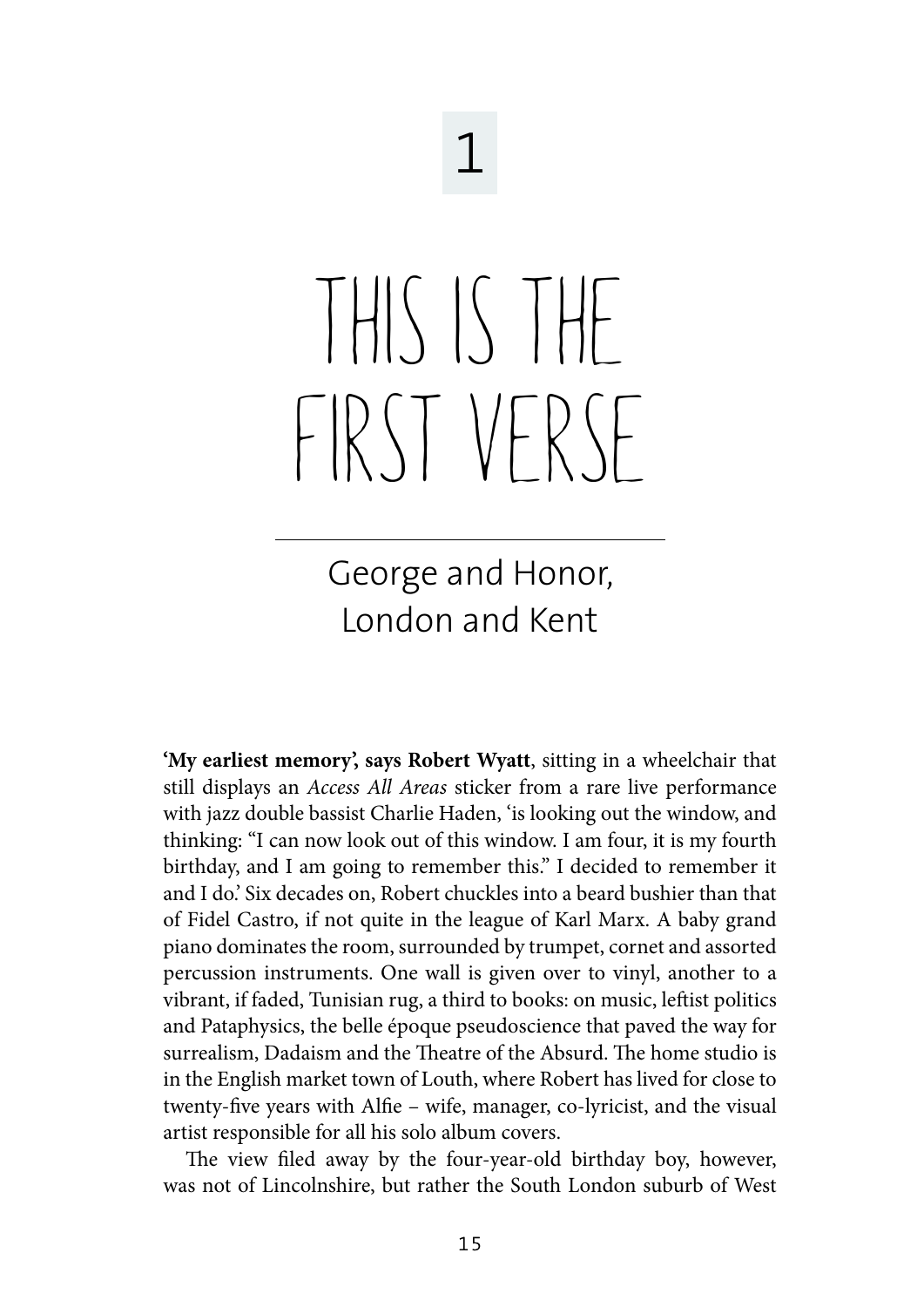Dulwich. Robert had actually been born in Bristol, on 28 January 1945, his mother, Honor, a journalist and broadcaster, having followed the BBC to the city during the war. But VE Day arrived when Robert was just three months old and Honor returned with the BBC to London, working first in the Schools Department and then on the new Woman's Hour radio programme. Robert and Honor shared a house in Dulwich with another family, the Palmers, and with Robert's half-siblings Julian and Prudence: the two children from Honor's short-lived marriage to the journalist Gordon Glover. 'Robert was a very bright little boy,' recalls Julian, today a successful actor who has appeared with the Royal Shakespeare Company and in a number of blockbusters, from James Bond and Star Wars to Harry Potter and Game of Thrones. 'Not just intelligent. He was a light boy. He lit: that sort of light. I wouldn't say the whole room lit up when he came into it, but one was always pleased when he came in. Grown-ups liked him very much.'

Just before his second birthday, the sparkling young boy contracted mastoiditis. Now relatively rare, at least in its acute form, the infection of the bone behind the ear was then a severe condition, and brought Robert so close to death that the hospital advised urgent baptism. Although surgery and kaolin poultices ultimately saw him through, he still suggests, semi-seriously, that the operation might have damaged the left hemisphere of his brain, supposedly responsible for logic, detail and rational thought. 'I do live in a dreamworld,' Robert says, 'and I never haven't done. I wake up just long enough in the daytime to eat lots of food and then try to go back to sleep.'

For the first six years of his life, Robert had an adoring mother and an entirely absent father. George Ellidge was still married to his first wife, Mary Burtonwood. According to Julian, however, it was Honor with whom George was in love. 'My mother used to say that she loved me because I was the firstborn, she loved Prue because she was a girl, and she loved Robert because he was a lovechild. She was a wonderful mother to us, and we all felt we were special in one way. But Robert really was the favourite.' Robert 'was the most enchanting little boy,' recalls his half-sister Prue Anderton. He was blond, he was extremely pretty, and very, very biddable. My mother would say: "Oh darling, go up to the post office for me, would you go and get me some cigarettes?" And he would. He was just so good.'

George and Honor had met in Mallorca in the early 1930s, as part of a circle of literary expats orbiting the poet Robert Graves. At that time still married to Gordon Glover, Honor wrote for Epilogue, a literary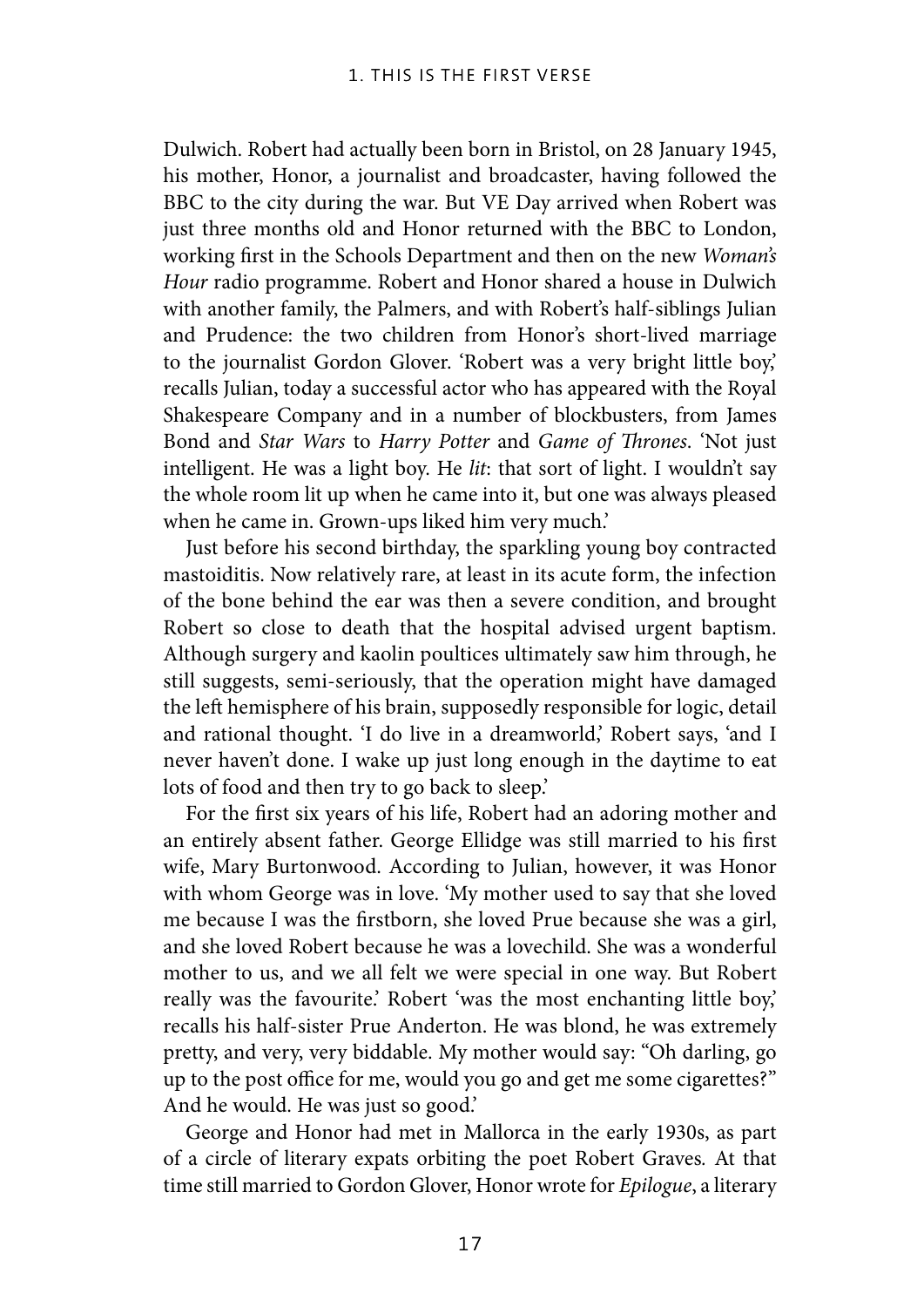magazine edited by the poet Laura Riding with Graves as associate editor. George's wife Mary, meanwhile, was working as Graves's secretary, and they possibly had an affair.

During the war, in which George served in Italy and North Africa, George and Honor themselves began an affair. But when the war ended, George returned to Mary, living with her on a houseboat on the Thames at Oxford, where he studied Psychology. The marriage, however, was not to last and after the houseboat sank they decided to separate. Mary went to teach in Hastings, while George moved to Nottingham before, in 1951, securing a job in Watford, which meant he could at last join Honor, Robert, Julian and Prue in Dulwich. He moved in – and Robert acquired two further half-siblings, Julia and Mark Ellidge, older than Robert by ten and six years respectively. Robert also gained an extra surname: having been Robert Wyatt at infant school, he now became Robert Wyatt Ellidge, still the name in his passport.

Wyatt insists he felt no resentment towards his father for those six years of absence, and also takes issue with the general depiction of the post-war era as drab and dreary. 'According to historians now, it was a terrible time, but I had an *idyllic* childhood. We made a thermos flask, a couple of Marmite sandwiches, and we would go and sit on a bombsite with a pencil and paper, drawing. We had loads of bonfires in people's back gardens. Digging holes, pretending you're in the trenches. Playing games where you see how far you can get down the street just by running along the roofs, without ever going onto the ground. It was such fun.'

Julian describes George, Robert's father, as 'an absolutely wonderful man… the perfect bloke to grow up with.' When neighbours complained that, by not having curtains, the family were letting down the tone of their street, Julian responded by placing in the window a message of his own: 'Mind your own bloody business.' George thoroughly approved. 'An Ellidge', as Robert's dad was heard to declare, 'is rebellious against all rules that he has not made himself.'

Robert seems to have inherited his dad's sense of humour, as well as his iconoclasm. 'George and Robert had these silly jokes about sausages, recalls Prue, shaking her head at the memory. 'They thought the word "sausage" was just the funniest word in the world. Every time the word "sausage" was mentioned, their shoulders shook. One day George came back from work with a bag in which he had what would be the equivalent of about four pounds of pink cotton sausages. He'd got somebody at the workshop to make them. Oh, they fell about, it was the funniest thing. Or George might say, "What mark did you get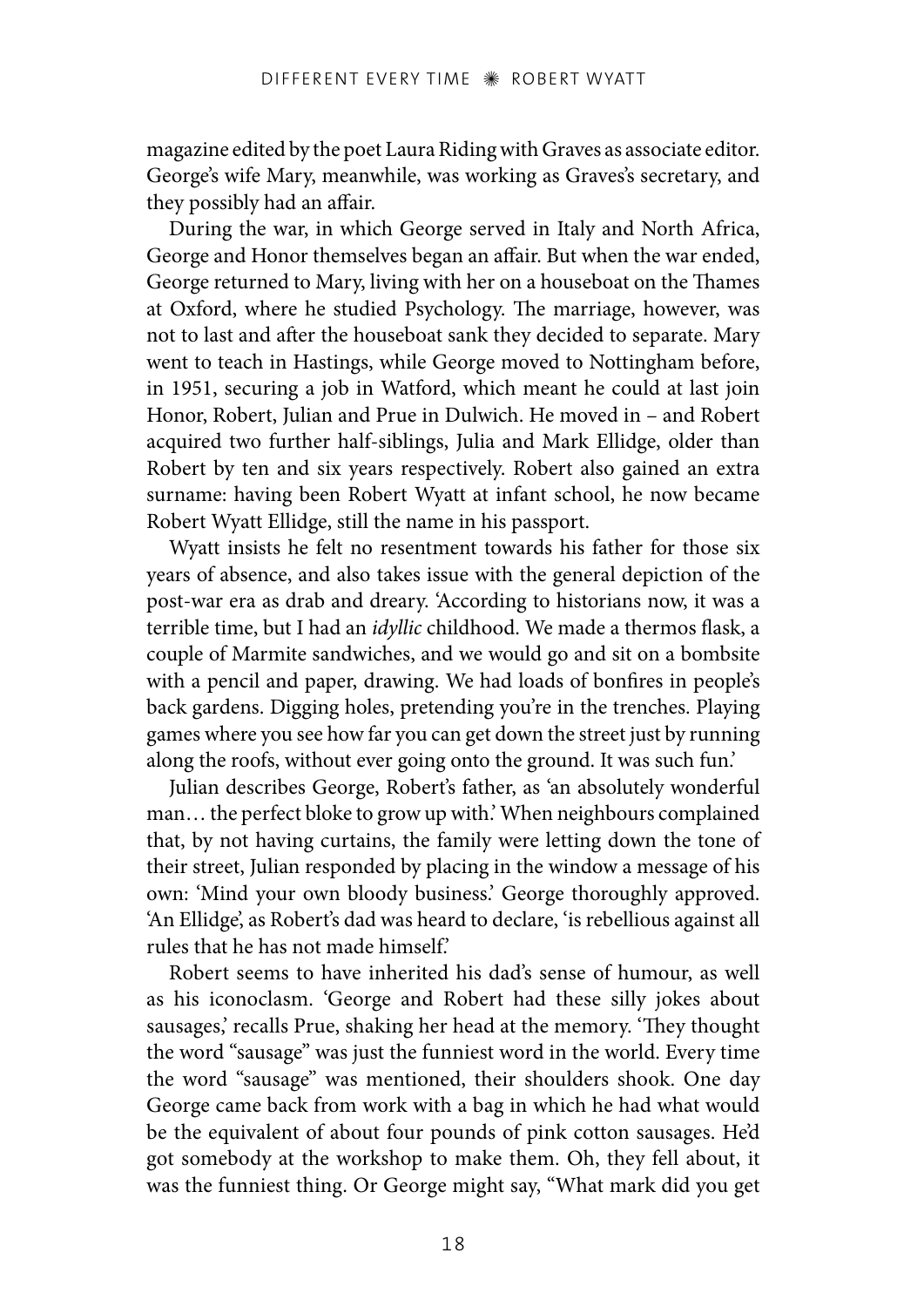

**>** Robert with his parents, sketching at a bombsite.

in your English?" And Robert would say: "Sausages over sausages." It was just ridiculous.'

Robert's sense of humour, in particular his love of word games, also derived from Lewis Carroll and Edward Lear. This pair of Victorian writers – surrealists before their time – helped to inspire Robert's love of fun, puns and nonsense, crucial ingredients in counter-balancing, in Wyatt's adult make-up, what could otherwise be seen as his slightly po-faced politics. To Robert, however, there is not necessarily a distinction. He lists Alice's Adventures in Wonderland – along with bubble and squeak, the Spanish city of Granada, the saxophonist Gilad Atzmon and the Morning Star newspaper – as one of the five things that make his world a better place. 'People will probably say, "Oh that's his infantilism showing", he explains, 'but I think it's one of the greatest political satires written. There's an aspect that becomes more meaningful as you grow older, the whole "off with your head"" culture. Very scary.'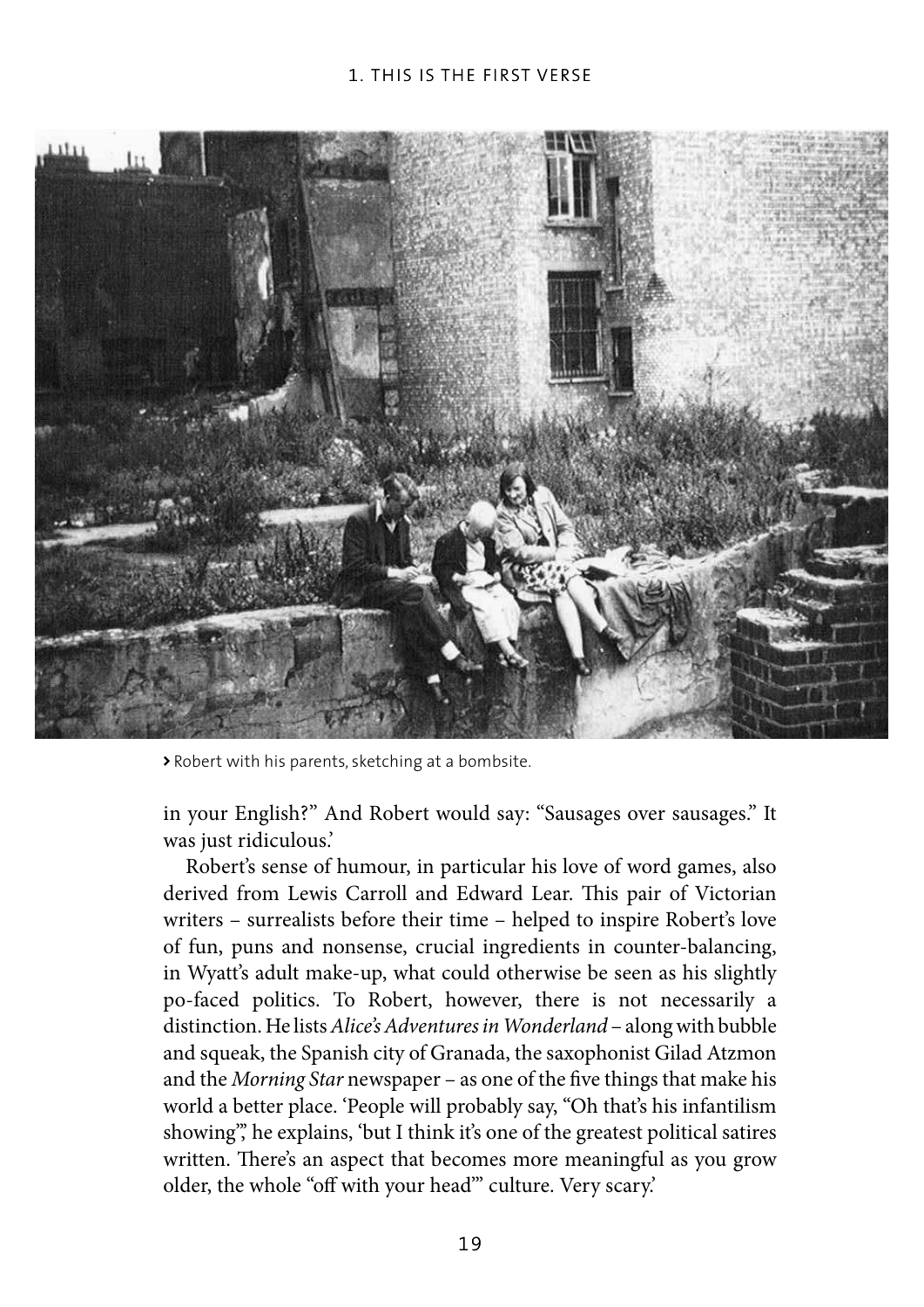Alfie today describes her husband as puerile 'in the non-pejorative sense', and Robert does seem to be one of those lucky adults able to recall precisely how it felt to be a child. The boy's face is still visible behind that grey beard, just as the boy is audible in that frail and fragile voice. Another crucial influence from childhood was A. A. Milne, creator of Winnie the Pooh. Robert has described the humble, honey-loving teddy bear as his earliest role model, and to this day he will still sign off an email with Pooh's 'tiddly-pom'. Pooh, like the characters that populate the work of Lear and Carroll, is also a deeply English creation, at least in his original form. Wyatt would later describe its Disneyfication as America's worst crime – 'with the possible exception of the carpetbombing of Laos'.

 $-353$   $6\leftarrow$   $-353$   $6\leftarrow$   $-353$   $6\leftarrow$ 

The Wyatts and the Ellidges came from very different social backgrounds. Robert's maternal roots are a series of distinguished architects. James Wyatt, known for his Neoclassical and Gothic Revival work, is the most renowned, but he was far from alone. Among the buildings that bear the Wyatt mark, as restorers if not original designers, are Windsor Castle, Crystal Palace, Salisbury Cathedral and Westminster Abbey. Historian John Martin Robinson, in his book on the family, called the Wyatts 'the pre-eminent English example of an architectural dynasty'.

The Wyatt architectural dynasty had ended by the twentieth century, but they remained prominent in other fields. R. E. S. Wyatt was an England cricket captain. Horace Wyatt, Robert's maternal grandfather, was a founding member of the RAC, as well as a writer, noted for his 1917 wartime reworking of Alice's Adventures in Wonderland as Malice in Kulturland: 'Twas dertag and the slithy Huns / Did sturm and sturgel through the sludge'. 'I really liked him,' recalls Robert, of his very own Lewis Carroll. 'I thought he was great. He taught me about ballet. He said, "pas de deux" means "father of twins". And all these really silly things. I can see that it's not just from my dad that I get some stuff; I can trace some of it to Horace. Apart from being a tragic mistake, life is a mad joke. Well, to him it was.'

Robert had less in common with the most prominent Wyatt of recent times. Journalist and politician Woodrow Wyatt, the father of journalist Petronella Wyatt, was Honor's second cousin. Originally a Labour MP, he lurched to the right in the 1970s, becoming closely associated with Margaret Thatcher and Rupert Murdoch, writing the 'voice of reason'